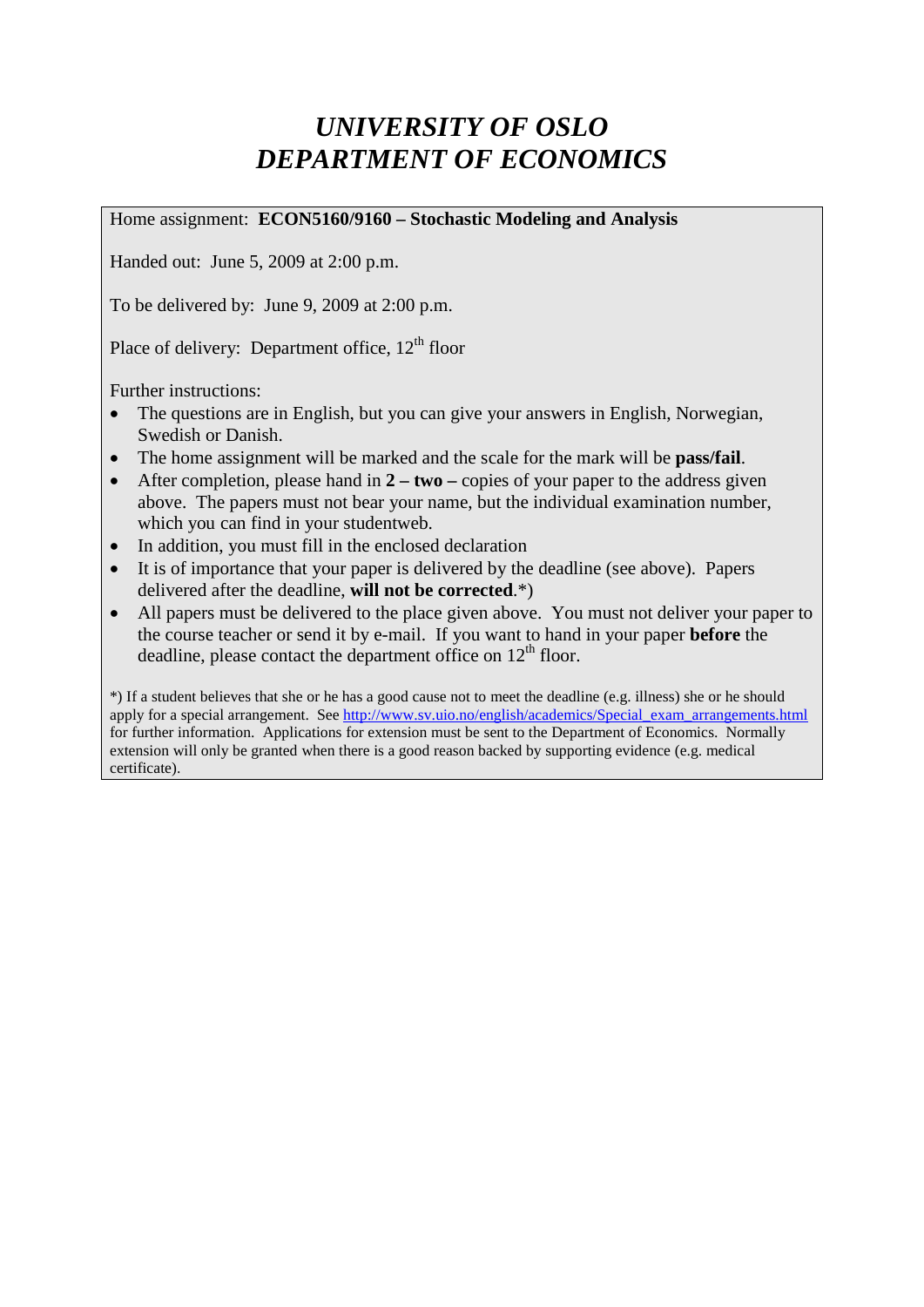

# Declaration

Please fill in this form and hand it in to the Department of Economics together with your home assignment.

\_\_\_\_\_\_\_\_\_\_\_\_\_\_\_\_\_\_\_\_\_\_\_\_\_\_\_\_\_\_\_\_\_\_\_\_\_\_\_\_\_\_\_\_\_\_\_\_\_\_\_\_\_\_\_\_\_\_\_\_\_\_\_\_\_\_\_\_\_

I hereby declare that my **home assignment**, handed in for

Master/PhD.-course in ECON5160/9160 – Stochastic Modeling and Analysis

at Department of Economics, University of Oslo

- 1. Has not been used for exsams at other educational institutions, in Norway or abroad.
- 2. Contains no quotations or extracts from written, printed or electronic sources without the source being referred to.
- 3. All references are listed in the bibliography
- 4. I am aware the contravention of these rules are a form of cheating, and against the rules of the University.

Oslo, date……………………………………

Students signature: ……………………………………………..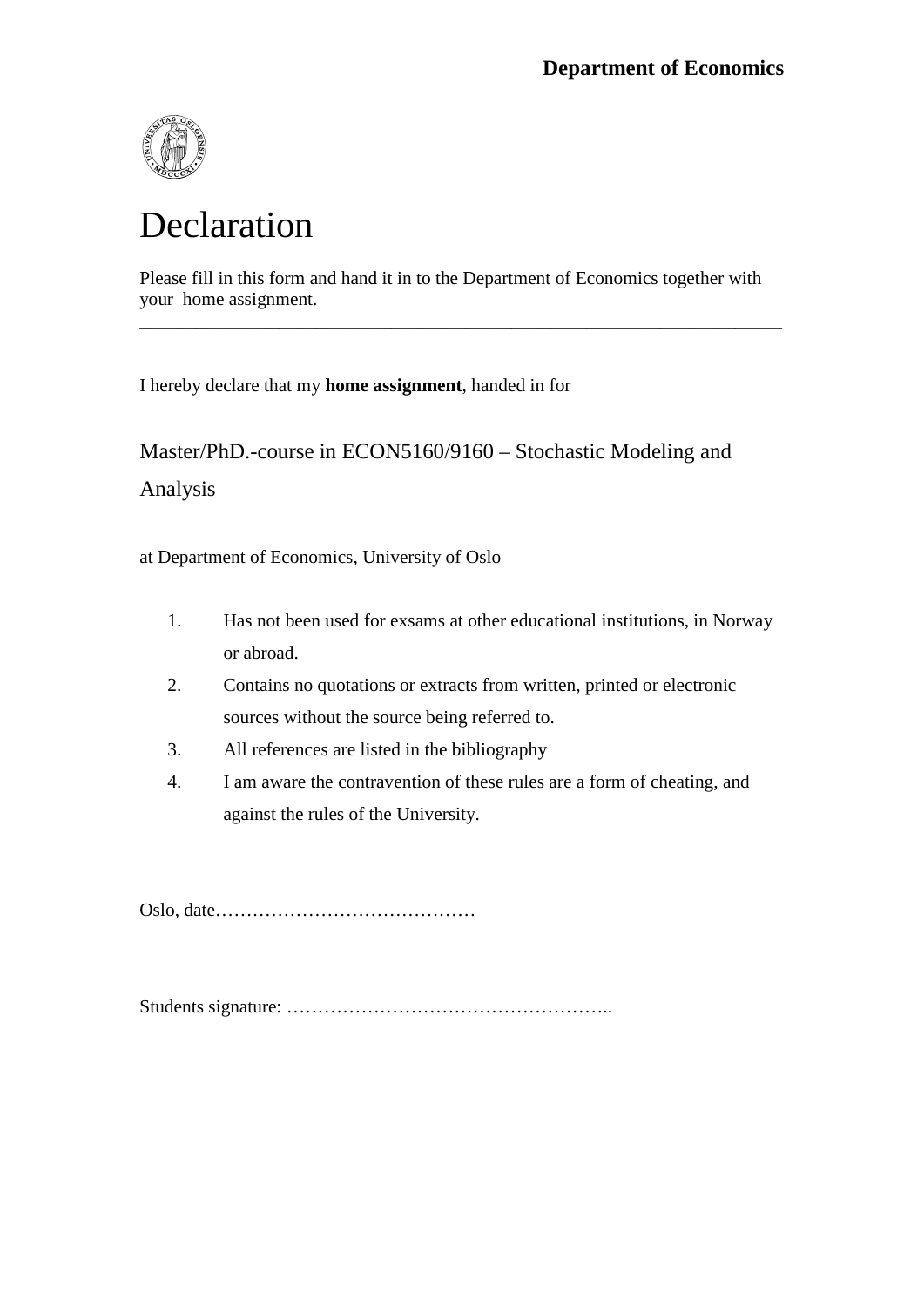University of Oslo / Department of Economics / 2009–06–05

# **Exam spring 2009 – ECON5160 (Stochastic Modeling and Analysis)**

- There are 4 pages of problems, in addition to the cover note (1 page), the declaration form (1 page) and the attachment on the F-distribution (2 pages).
- Candidates who have Mathematics 4 credits, shall not do Problem 2a. Candidates who do not have Mathematics 4 credits, shall not do Problem 5. All other problems apply to all the candidates.
- For further information, refer to the cover note.

### **Problem 1 (of 5) – for all candidates**

A discrete-time Markov chain  $X_n$   $(n = 0, 1, ...)$  with states  $x = 1, 2, ...$  (note that there is no «zero» state in this problem) has transition matrix which can be written in terms of «matrix blocks» as

$$
\mathbf{P} = \begin{bmatrix} \mathbf{J} & \mathbf{0}_{2 \times k} & \mathbf{0}_{2 \times \ell} \\ \mathbf{0}_{k \times 2} & \mathbf{S} & \mathbf{0}_{k \times \ell} \\ \mathbf{U} & \mathbf{V} & \mathbf{W} \end{bmatrix}
$$

where all the boldfaced symbols are matrices.  $\mathbf{J} = \begin{bmatrix} 0 & 1 \\ 1 & 0 \end{bmatrix}$  (note: *not* the identity). S is  $k \times k$  (where  $k \geq 1$  is finite), and the states  $3, \ldots, k+2$  communicate. W is  $\ell \times \ell$  (where  $\ell > 1$  may be finite or infinite), and the states  $k + 3, \dots$  communicate. The «0» are the null matrices of the order indicated.

- a) Let  $Y_n = X_{2n}$ . Show that neither X nor Y can have any limiting distribution.
- b) Assume that  $\mathbf{U} = \mathbf{0}_{\ell \times 2}$  and that and **S** is *symmetric*. Let Z be X constrained to states 3, 4, ... (i.e.  $Z_t = X_t$  starting at  $X_0 = Z_0 > 2$  – then by  $U = \mathbf{0}_{\ell \times 2}$ , Z will avoid the two first states  $x = 1$  and  $x = 2$ ). Assume furthermore that Z has a stationary distribution π.
	- (i) Find  $\pi$  when V is nonzero,
	- (ii) Find  $\boldsymbol{\pi}$  when  $\mathbf{W} = \begin{bmatrix} .5 & .5 \\ .5 & .5 \end{bmatrix}$  (so that  $\ell = 2$ ),
	- (iii) For each of the cases (i) and (ii), decide whether  $\pi$  is necesses arily a limiting distribution, necessarily not a limiting distribution, or whether our conditions admit examples of either.

(problem 1 continued next page)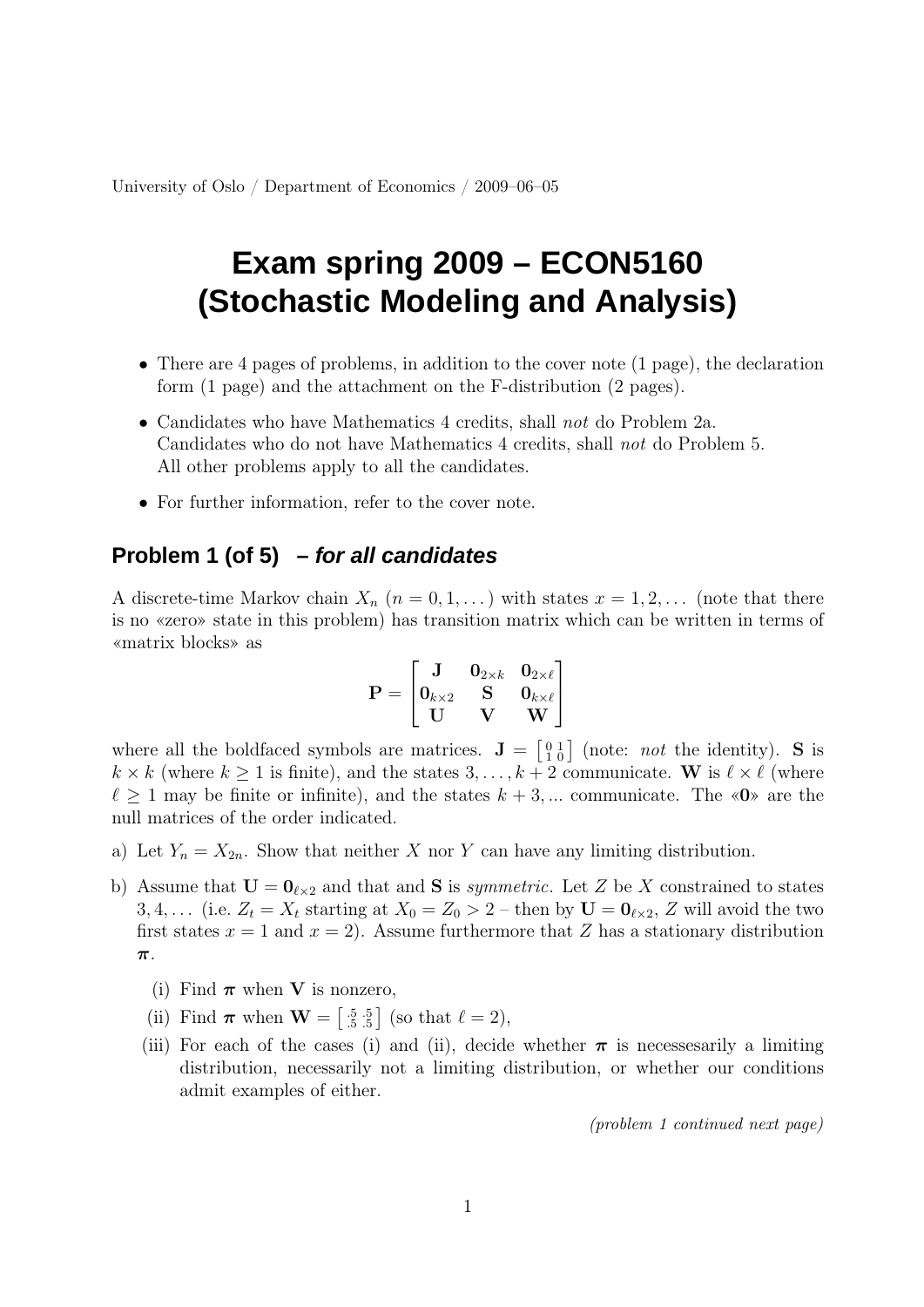For part c) below, assume that  $k > 1$  and **S** is symmetric, and that **U** and **V** are not both null matrices. A continuous-time birth/death process  $R(t)$  with the same state space as X is constructed as follows (you are supposed to take this construction for given):

- At each jump time  $\tau$  of a Poisson process (independent of everything else) with intensity  $\lambda$ , one observes  $r = R(\tau^{-})$  and starts the above Markov chain X at  $X_0 = r$ .
- One then draws a random time  $\nu$  uniformly on large times  $\{a^2, a^2 + 1, \ldots, a^2 + a\}.$ Then one determines  $R(\tau^+)$  as:

$$
R(\tau^+) = \begin{cases} R(\tau^-) & \text{if } X_{\nu} = R(\tau^-) \text{ or } X_{\nu} \le 2\\ R(\tau^-) + 1 & \text{if } X_{\nu} > R(\tau^-) \text{ and } X_{\nu} > 2\\ R(\tau^-) - 1 & \text{if } X_{\nu} < R(\tau^-) \text{ and } X_{\nu} > 2 \end{cases}
$$

Denote by  $\delta(r)$  and  $\beta(r)$  the limits as  $a \to \infty$  of the death and birth rates, respectively, at state r.

- c) For a reasonable interpretation of the above construction,
	- (i) state which  $\beta(i)$  and which  $\delta(i)$  will necessarily be zero.
	- (ii) explain why  $\beta(3) = \delta(k+2)$  and find their common value.

### **Problem 2 (of 5) – only candidates WITHOUT Mathematics 4 credits shall do part a). All candidates shall do b), c) and d).**

a) Consider the time-homogeneous random walk  $X_n$  on the integers  $\{\ldots, -2, -1, 0, 1, \ldots\}$ with transition probabilities  $P_{i,i+1} = p = 1 - P_{i,i-1}$  and let  $\tau$  be the first hitting time of state 0 when  $X_0 = 1$ , i.e.  $\tau = \min\{n > 0; X_n = 0\}.$ Show that  $\Pr[\tau < \infty] < 1$  when  $p > \frac{1}{2}$ , that  $\mathsf{E}[\tau] = \infty$  when  $p = \frac{1}{2}$  $\frac{1}{2}$ , and that  $\mathsf{E}[\tau] =$  $1/(1-2p)$  otherwise. (Hint: Use that if  $T_k$  is the first hitting time of 0 when  $X_0 = k$ , then  $T_k = \tau_1 + \cdots + \tau_k$  where

the  $\tau_i$  are i.i.d. and ~  $\tau$ . Then use first-step analysis to derive an equation for  $\mathsf{E}[T_k]$ .)

b) Imagine a firm with income process I and cost process  $C$ , both independent Poisson processes with respective intensities  $\lambda_I$  and  $\lambda_C$ . The wealth at time  $t \geq 0$  is then  $W(t) = I(t) - C(t)$ , with  $W(0) = 0$ . Find  $E[W(t)]$ , var  $W(t)$  and the distribution of  $W(t)$  (the latter as an infinite sum, closed form seems not available).

With W as above, and  $w \in \{1, 2, 3, ...\}$ , define  $V_w = \inf\{t > 0; W(t) \ge w\}$ .

- c) Calculate  $E[V_w]$ , and decide when it is finite, by using the results given in part a).
- d) Show the result from c) by a more direct method which does not use the results from a). (Hint: consider  $Y(t) = W(t) - \mathsf{E}[W(t)].$ )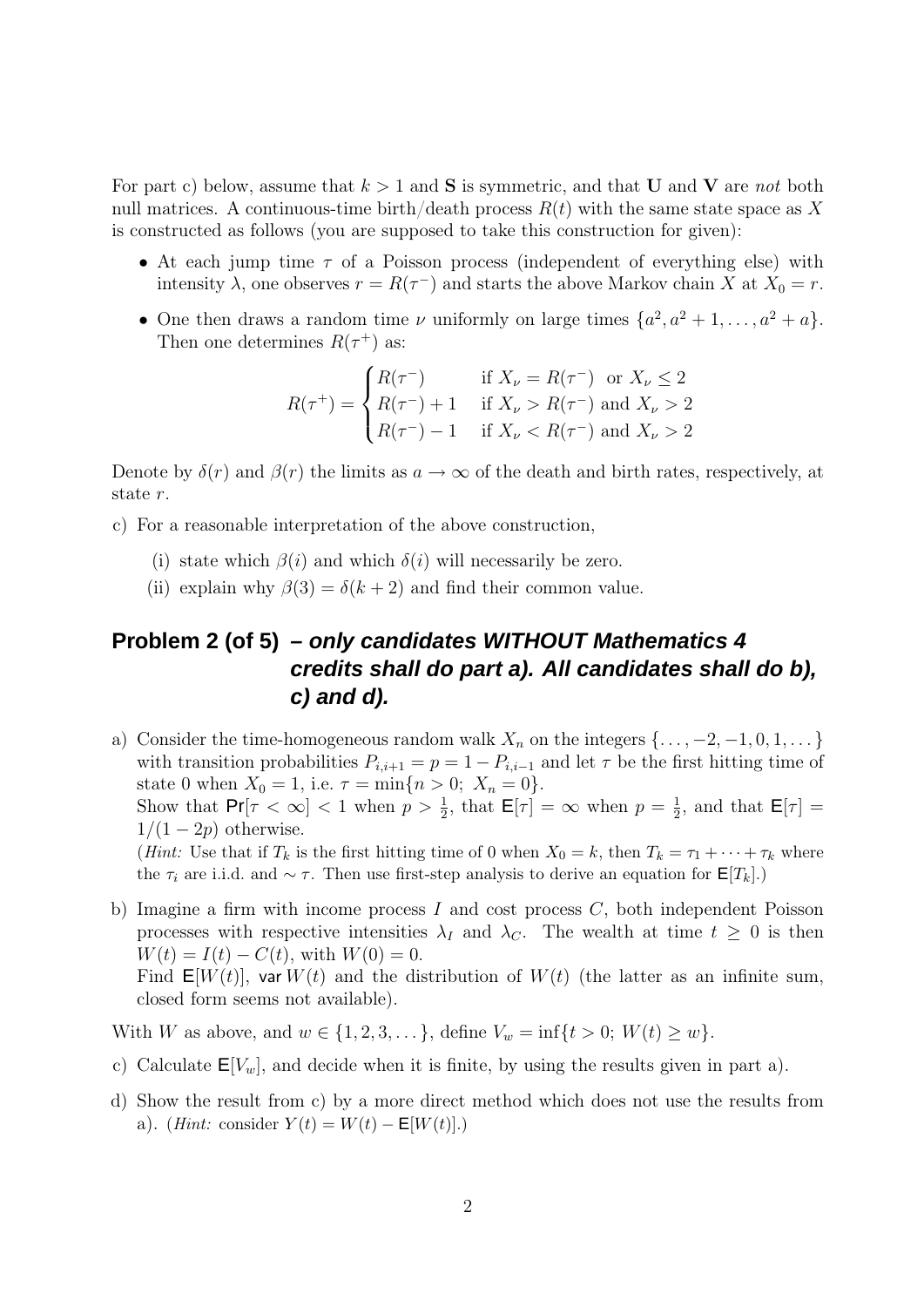#### **Problem 3 (of 5) – for all candidates**

A process  $X(t) \geq 0$  satisfies the stochastic differential equation

$$
dX(t) = -\frac{k}{2}X(t) dt + \sigma(k)\sqrt{X(t)} dB(t)
$$
 (X)

where B is a standard Brownian motion.

- a) Assume in this part that k is a nonzero constant and  $\sigma(k) > 0$ .
	- (i) State the generator  $A_X$  of X (i.e., state  $A_X f(x)$  for  $C^2$  functions f).
	- (ii) Find all functions f in  $C^2([0,\infty))$  and with  $f' \neq 0$ , for which  $Y(t) = f(X(t))$  is a martingale; do only check the condition  $E[|Y(t)|] < \infty$  for one of the signs  $k < 0$ or  $k > 0$  (your choice, one is arguably easier than the other).
- b) Consider the optimal control problem

$$
V(x) = \sup \mathsf{E} \left[ \int_0^\infty e^{-\delta t} X(t) \sqrt{k(t)} \, \mathrm{d}t |X(0) = x \right] \tag{C}
$$

where  $\delta > 0$  is a constant, and X obeys the differential equation (X) with  $k = k(t)$ being our control, to be chosen freely in  $[k_0,\infty)$ . You can take for granted that the value function V is  $C^2$  with  $V' > 0$ .

- (i) State the Hamilton–Jacobi–Bellman equation for the problem (C).
- (ii) In the case where  $\sigma(k) = \sigma_0$  (constant), find the optimal  $k^*$  expressed in terms of the value function V for each of the cases  $k_0 = 0$  and  $k_0 = 3$ .
- c) Assume that  $k_0$  is an arbitrary nonnegative constant, and that  $\sigma(k)$  is a general function.
	- (i) Show that the Hamilton–Jacobi–Bellman equation has a solution  $v(x) = \gamma x$ , with  $\gamma > 0$ .
	- (ii) Argue that this is the only function solving the Hamilton–Jacobi–Bellman equation, and which is  $C^2$  and positive for  $x > 0$ .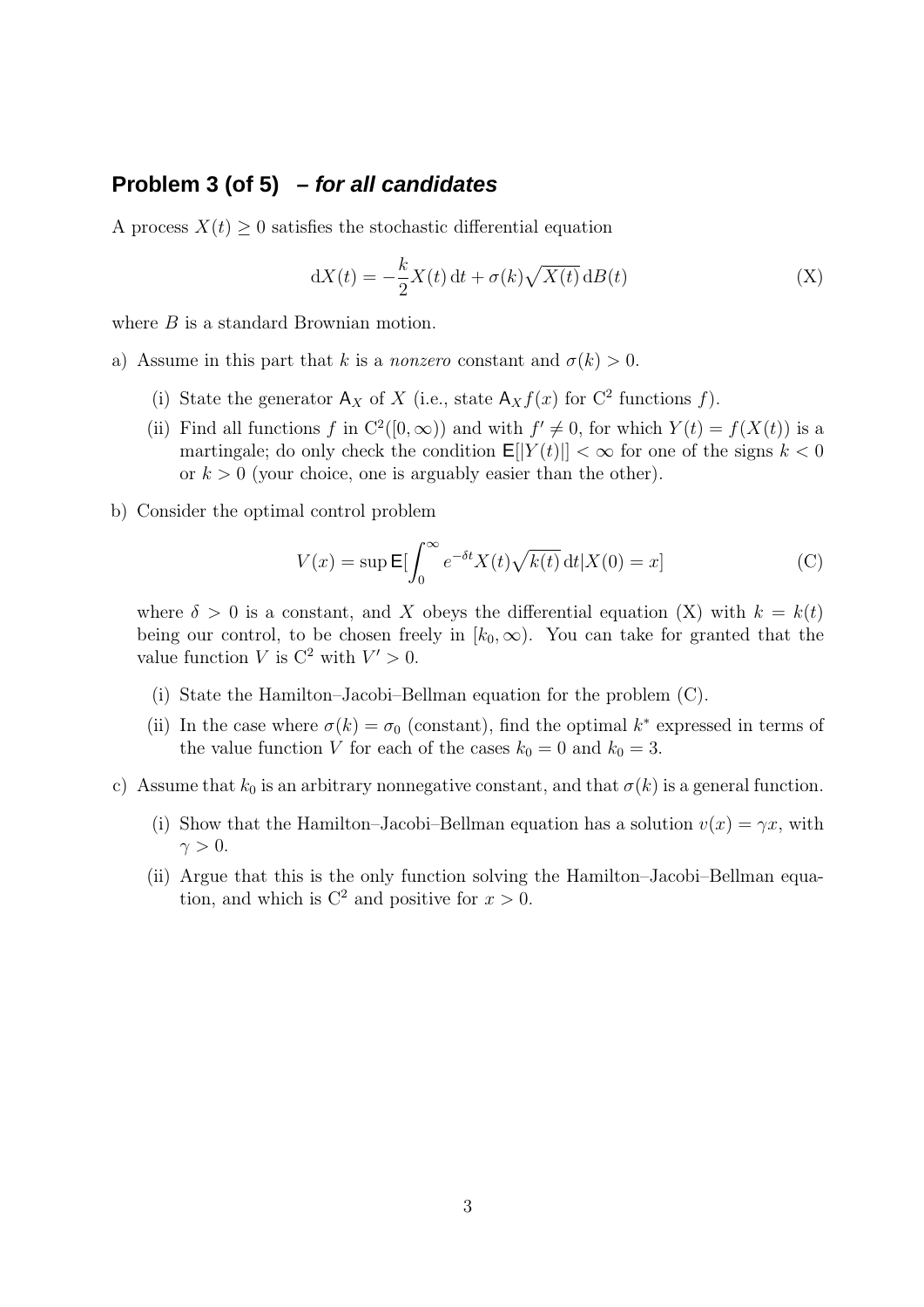#### **Problem 4 (of 5) – for all candidates**

Consider a frictionless market consisting of a safe account accumulating interest at constant rate  $r > 0$ , and a stock with price evolving according to  $dX(t) = \mu X(t) dt + \sigma X(t) dB(t)$ , where  $\overline{B}$  is a standard Brownian motion,  $\mu$  is a constant and  $\sigma$  has the particular value  $\sigma = \sqrt{2r}$ . We assume  $X(0) = x > 0$ .

- a) A security pays 1 at time T if  $X(T) > x$ , and 0 otherwise. Show that its arbitrage-free price at  $t = 0$  is  $\frac{1}{2}e^{-rT}$ .
- b) Find the arbitrage-free price at time  $t = 0$  of a security that at time T pays 1 if  $\max_{t\in[0,T]} X(t) > M$ , where  $M > x$  is a constant, and 0 otherwise. You may express the answer in terms of the standard Gaussian cumulative distribution function. (Hint: The reflection principle.)

#### **Problem 5 (of 5) – only candidates with Mathematics 4 credits**

a) Let  $V_k = \max\{S_1, \ldots, S_k\}$  where the  $S_i$  are i.i.d. drawn from the F distribution (see the attachment). What is the generalized extreme value distribution associated to  $V_k$ as  $k \to \infty$ ? (I.e.: what is the «ξ» parameter of the GEV, in terms of the degrees of freedom parameters of the F distribution?)

The rest of the problem is unrelated to point a). In the following, all parameters are  $> 0$ .

An insurer faces claims arriving at the jump times of a Poisson process  $N(t)$  with intensity  $\lambda$  (per year), and (positive) claim sizes Y<sub>i</sub> which are i.i.d. with  $Pr[Y_i \le y] = 1 - (1 + cy)^{-d}$ and independent of N. Let M be next year's largest claim (where  $M = 0$  if no claim occurs).

- b) Find a, b and  $\xi$  so that  $aM + b$  is GEV distributed with shape parameter  $\xi$ .
- c) There are three reinsurance companies. The insurer polls them for premia on reinsurance covering  $M$ , and get the following pricing principles:

$$
R_1 = \mathbf{E}[M] \cdot (1 + r_1)
$$
  
\n
$$
R_2 = \mathbf{E}[M] + r_2 \sqrt{\mathbf{E}[M^2]}
$$
  
\n
$$
R_3 = F_M^{-1}(r_3) \qquad \text{where } r_3 \in (0, 1) \text{ and } F_M(m) = \mathbf{Pr}[M \le m]
$$

(i) Decide when each  $R_i$  is finite.

For some parameters, you will find only one of the  $R_i$  is finite. Consider this case.

(ii) Describe (in words) what happens to a company which sells this reinsurance for a repeated number of (i.i.d.) years (without buying any protection against the risk), and give economic arguments – from outside this model – why the shareholders could still be willing to let the reinsurance company enter this business strategy.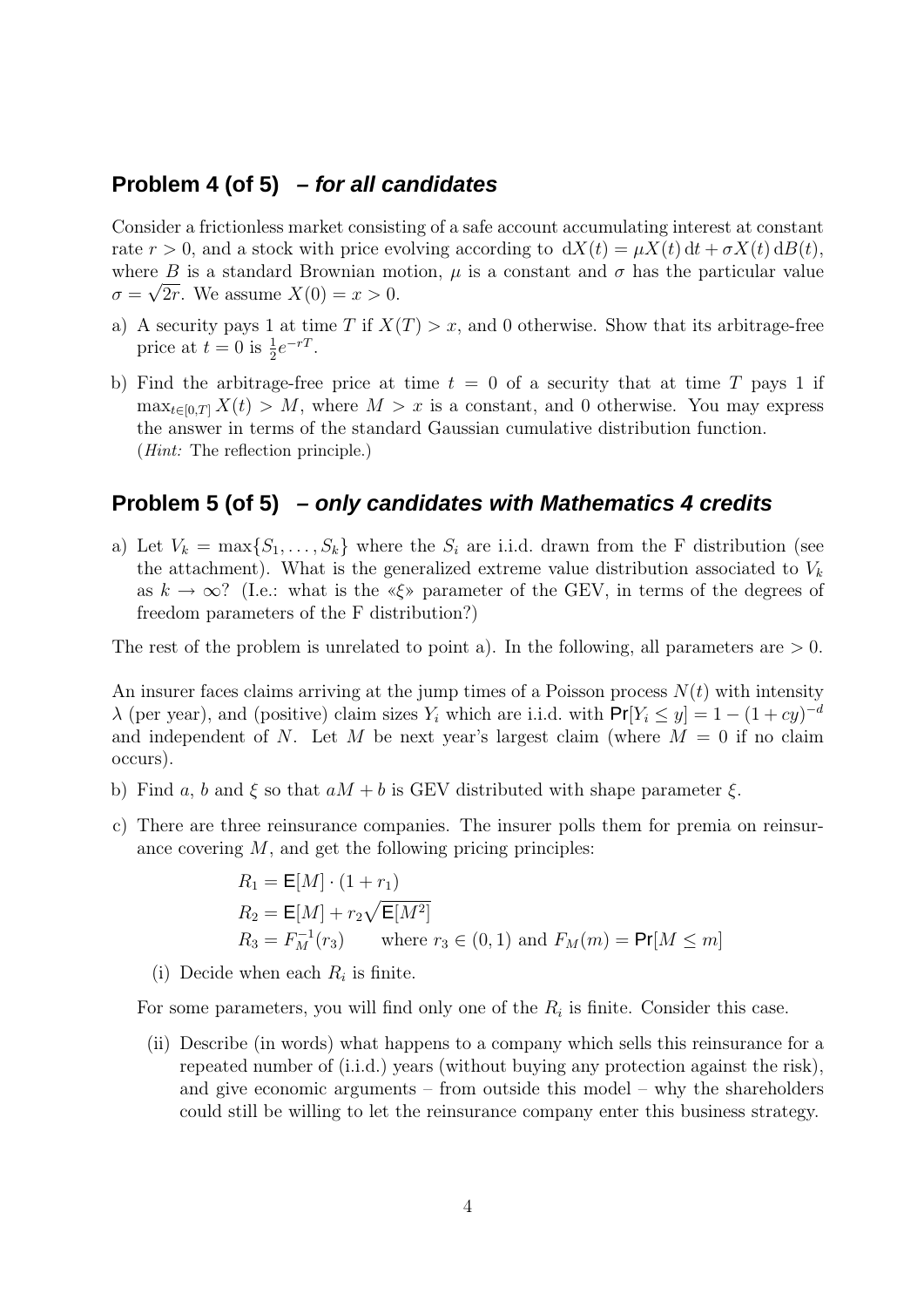<span id="page-6-0"></span>[Probability and Statistics](http://mathworld.wolfram.com/topics/ProbabilityandStatistics.html) > [Statistical Distributions](http://mathworld.wolfram.com/topics/StatisticalDistributions.html) > [Continuous Distributions](http://mathworld.wolfram.com/topics/ContinuousDistributions.html) > [Interactive Entries](http://mathworld.wolfram.com/topics/InteractiveEntries.html) > [Interactive Demonstrations](http://mathworld.wolfram.com/topics/InteractiveDemonstrations.html) >

## F-Distribution



A continuous statistical distribution which arises in the testing of whether two observed samples have the same [variance.](http://mathworld.wolfram.com/Variance.html) Let  $\chi_m^2$ and  $\chi^2_{\overline{n}}$  be independent variates distributed as [chi-squared](http://mathworld.wolfram.com/Chi-SquaredDistribution.html) with  $m$  and  $n$  [degrees of freedom.](http://mathworld.wolfram.com/DegreeofFreedom.html)

Define a statistic  $F_{n,m}$  as the ratio of the dispersions of the two distributions

$$
F_{nm} \equiv \frac{\chi_n^2 / n}{\chi_m^2 / m}.
$$
\n<sup>(1)</sup>

This statistic then has an F-distribution on domain [0, ce] with probability function  $f_{n,m}(x)$  and cumulative distribution function  $F_{n,m}\left( x\right)$  given by

$$
f_{n,m}\left(x\right) = \frac{\Gamma\left(\frac{n+m}{2}\right)n^{n/2}m^{m/2}}{\Gamma\left(\frac{n}{2}\right)\Gamma\left(\frac{m}{2}\right)} \frac{x^{n/2-1}}{(m+n\,x)^{(n+m)/2}}\tag{2}
$$

$$
= \frac{m^{m/2} n^{m/2} x^{m/2 - 1}}{(m + nx)^{(n + m)/2} B\left(\frac{1}{2} n, \frac{1}{2} m\right)}
$$
(3)

$$
F_{n,m}(x) = I\left(\frac{n x}{m + n x}; \frac{1}{2} n, \frac{1}{2} m\right)
$$
\n(4)

$$
= 2 n^{(n-2)/2} \left(\frac{x}{m}\right)^{n/2} \times \frac{2 F_1\left(\frac{1}{2}(m+n), \frac{1}{2}n; 1+\frac{1}{2}n; -nx/m\right)}{B\left(\frac{1}{2}n, \frac{1}{2}m\right)},
$$
(5)

where  $\Gamma(z)$  is the [gamma function](http://mathworld.wolfram.com/GammaFunction.html),  $B(a, b)$  is the [beta function,](http://mathworld.wolfram.com/BetaFunction.html)  $I(x; a, b)$  is the [regularized beta function,](http://mathworld.wolfram.com/RegularizedBetaFunction.html) and  ${}_2F_1(a, b; c; z)$  is a [hypergeometric function.](http://mathworld.wolfram.com/HypergeometricFunction.html)

The F-distribution is implemented in *[Mathematica](http://www.wolfram.com/products/mathematica/)* as [FRatioDistribution](http://reference.wolfram.com/mathematica/ref/FRatioDistribution.html)[n, m].

The [mean,](http://mathworld.wolfram.com/Mean.html) [variance,](http://mathworld.wolfram.com/Variance.html) [skewness](http://mathworld.wolfram.com/Skewness.html) and [kurtosis](http://mathworld.wolfram.com/Kurtosis.html) are

$$
\mu = \frac{m}{m-2} \tag{6}
$$

$$
\sigma^2 = \frac{2m^2(m+n-2)}{n(m-2)^2(m-4)}
$$
(7)

$$
\gamma_1 = \frac{2(m+2n-2)}{m-6} \sqrt{\frac{2(m-4)}{n(m+n-2)}}
$$
\n(8)